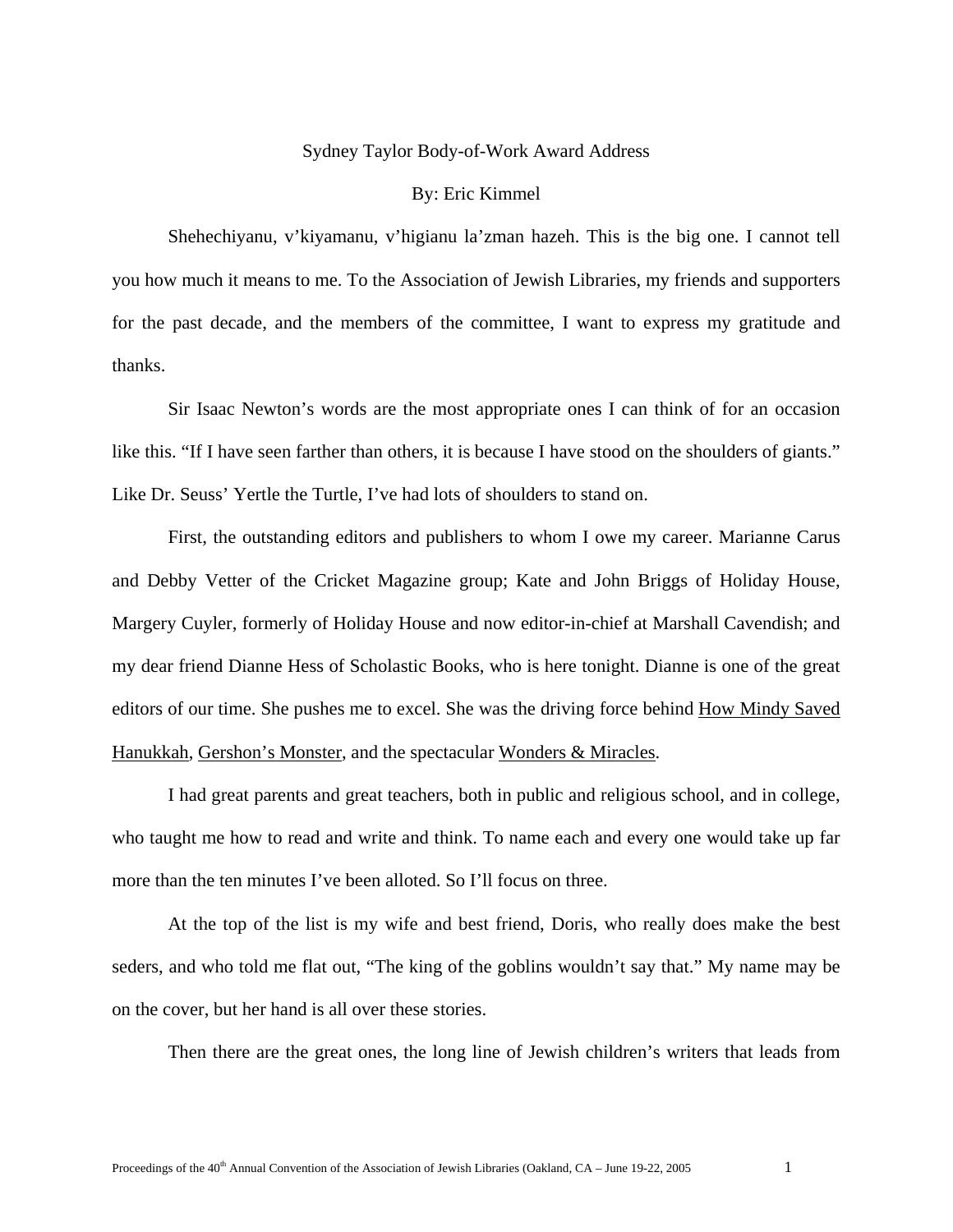Sydney Taylor, Sadie Weilerstein, and I.B. Singer back to the true giants, I.L. Peretz and Sholom Aleichem.

And one truly gigantic figure, who rises up from the waters of my memory like Gershon's monster. I had a bubbeh. She went by the English name of Clara Kerker, but her real name was Chaya Etil bas Reb Layzer Yancov from the town of Kolomey in Galicia. She taught me joy. The old life in Europe wasn't all tears. There was beauty, delight, laughter. No school, no books, no shoes. The old photographs are black and white, but it was a technicolor world of high mountains, rushing rivers, deep forests, fields of golden grain, gardens bursting with flowers, horses in a meadow, cows coming home at evening, a hawk overhead in the blue sky, a peacock screeching in a nobleman's yard, and friendly peasants—unser goyim, di Ukrainer putting down their scythes to chat over a fence.

And stories. Endless stories: rabbis, witches, kings, clever Hershele, and the "challenged" people of Chelm. And eerie things in the shadows that come out at night. I heard those stories from the time I was born until the day she died, when I was 18.

I don't know where I'd be if I hadn't known her. But I do know this: I wouldn't be here.

And one more. Sometimes, if you're lucky, you'll meet someone in the course of your life of whom you can truly say 'This must be one of the lamed-vav; the 36 people for whose sake God keeps the world in existence.' For me, that person will always be Trina Hyman, whom we lost this year. My bubbe use to tell me, "The heart makes the Jew, not the beard." Trina had a true Jewish heart: fierce, wise, ruthlessly honest, and uncompromising when it came to what she knew to be right, whether it was the design of a page or how people ought to treat each other. Trina took joy from her art and from the way she lived her life. She passed that joy to everyone